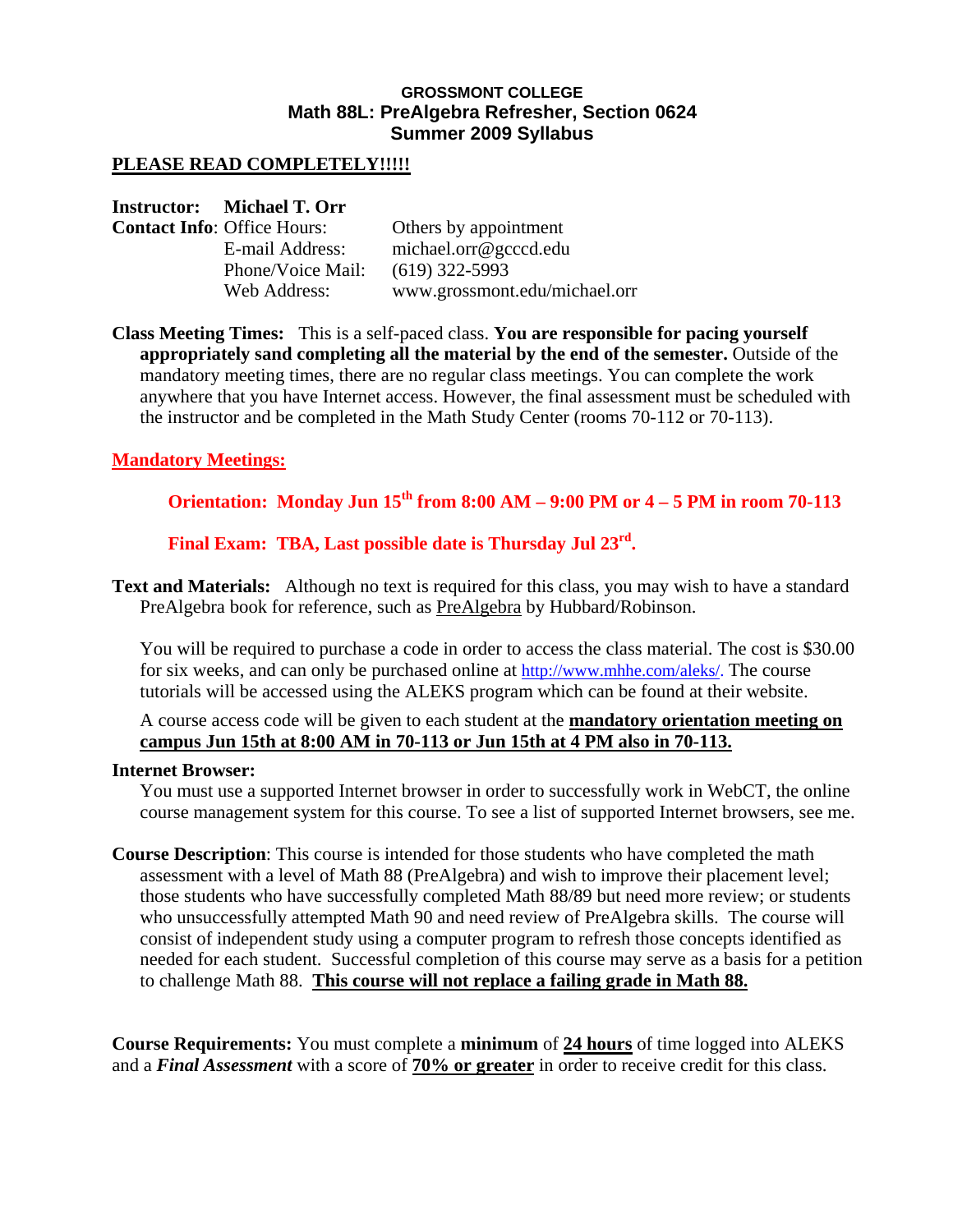**Objectives:** Upon successful completion of the course the student will be able to:

- 1. demonstrate understanding of the mathematical concepts required for the prealgebra level as defined in the district course outline;
- 2. perform the basic arithmetic operations required for the prealgebra level as defined in the district course outline;
- 3. translate verbal expressions into algebraic expressions and simplify them as needed for the prealgebra level as defined in the district course outline;
- 4. apply mathematical properties required for the prealgebra level as defined in the district course outline;
- 5. apply the appropriate skills in application problems required for the prealgebra level as defined in the district course outline.

# **Outline of topics to be mastered by each student:**

- 1. Mathematical Concepts of real numbers, whole number exponents, and order of operations.
- 2. Arithmetic Operations with real numbers, whole number exponents, and order of operations.
- 3. Algebraic Expressions by translating verbal phrases into algebraic statements involving the four basic arithmetic operations and translating verbal phrases into algebraic statements involving basic orders of operation.
- 4. Mathematical Properties of real numbers, whole number exponents and order of operations
- 5. Application Problems to include but not limited to percent, interest, ratio and number.
- **Homework:** Each student will work on those problems that are determined as necessary for mastery of the necessary review topics. These are graded by the program and your success is recorded. Each student will only be required to do as many problems as necessary to show mastery. Homework is not included in the class grade. However mastery of each topic is required to receive credit for the course.
- **Examinations**: You will be assessed at regular intervals as you work through the review material. There will be sample finals available in the assessment folder. There is a proctored final exam which must be scheduled by July  $23<sup>rd</sup>$  at the latest. You may arrange to take the final anytime after you have demonstrated mastery of the material on the ALEKS program.
- **Cheating**: Students are encouraged to seek help from all possible sources. If you are not doing your own work, you will not be able to pass the proctored final exam. Hence limit the amount of help you receive. Be sure you can work the problems without a tutor or referring to a textbook or notes.
- **Behavior:** Students are expected to respect and obey standards of student conduct while online. The Student Code of Conduct, disciplinary procedure, and student process can be found in the Grossmont College catalog, and at the office of the Dean of Student Affairs. Charges of misconduct and disciplinary sanctions may be imposed upon students who violate these standards of conduct or provisions of college regulations.
- **Attendance:** It is the student's responsibility to add, withdraw from, or drop this course **before the deadlines stated in the class schedule.** Petitions to add, drop, or withdraw after the deadline will not be approved without proof of circumstances beyond the student's control that made him/her unable to meet the deadline. Lack of money to pay fees is not considered an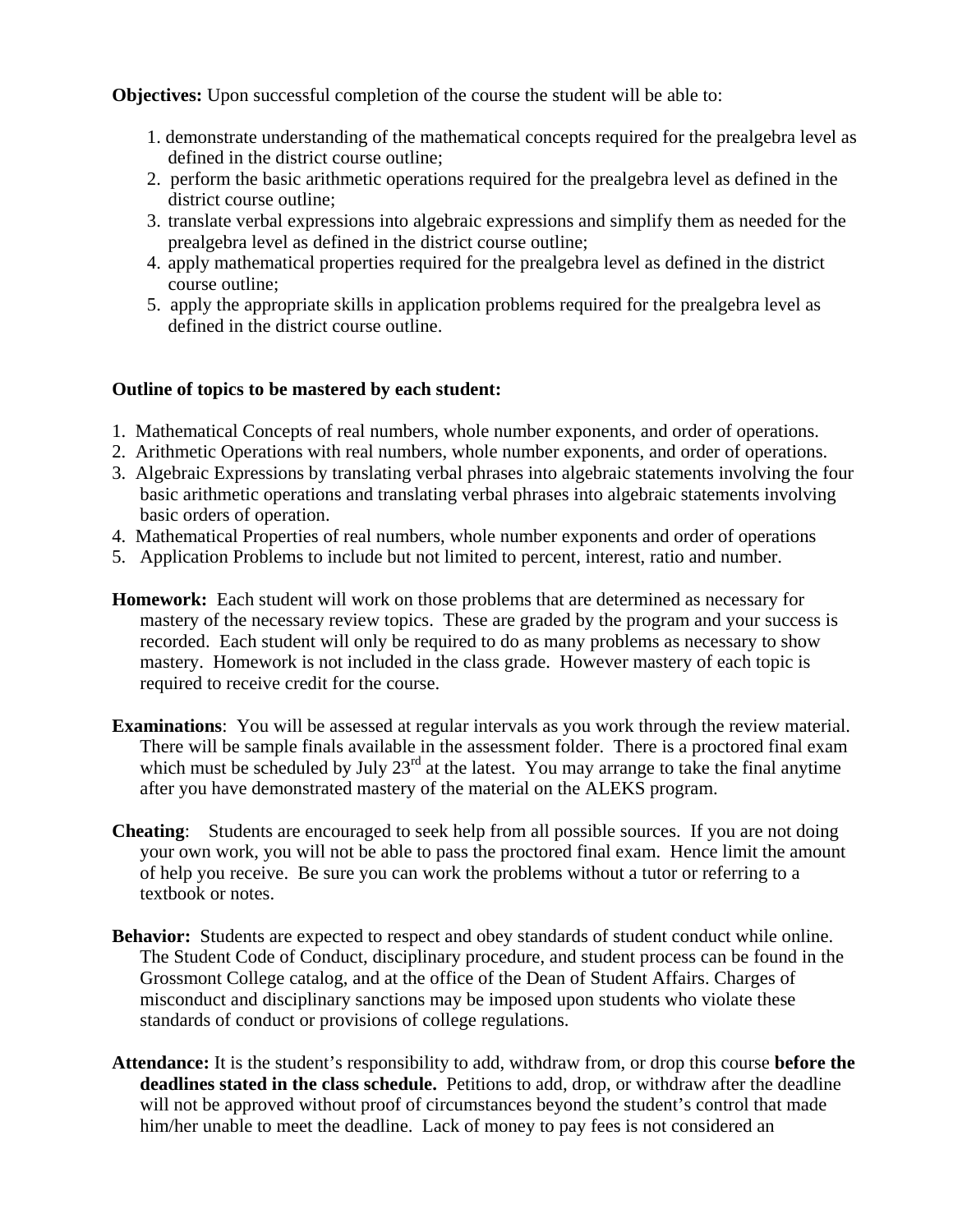extenuating circumstance. Students anticipating difficulty in paying fees before the add deadline should check with the Financial Aid Office about sources of funds or other alternatives for which they may be eligible. Students are required to attend an on campus orientation and take a proctored final exam. The ALEKS program will monitor your time online and you are expected to spend a minimum of 16 hours using the ALEKS program.

**Supervised Tutoring**: Students requiring additional help or resources to achieve the stated learning objectives of the courses taken in a Mathematics course are referred to enroll in Math 198, Section #0668, Supervised Tutoring.

Students are referred to enroll in the following supervised tutoring courses if the service indicated will assist them in achieving or reinforcing the learning objectives of this course:

- IDS 198, Supervised Tutoring to receive tutoring in general computer applications in the Tech Mall;
- English 198W, Supervised Tutoring for assistance in the English Writing Center (70-119); and/or
- IDS 198T, Supervised Tutoring to receive one-on-one tutoring in academic subjects in the Tutoring Center (70-229).

To add any of these courses, students may obtain Add Codes at the Information/Registration Desk in the Tech Mall.

All Supervised Tutoring courses are non-credit/non-fee. However, when a student registers for a supervised tutoring course, and has no other classes, the student will be charged the usual health fee.

- **Academic Accommodation**: Any student who may need an academic accommodation should discuss the situation with me during the first two weeks.
- **Grading:** This course is offered CREDIT/NO CREDIT only. Credit is given for a passing grade on the proctored final exam.

**Incompletes**: There are no incompletes for this course.

# **Registering for the first time**:

- 1. Click on the *Internet Explorer* icon on the computer.
- 2. Type in the address window: http://www.mhhe.com/aleks/.
- 3. Under "ALEKS FOR Science, Engineering, & Math" click on *Click here to purchase access*.
- 4. Under "**Mathematics**", click on *ALEKS Math (6 weeks) \$30.00*. Then click on the *Continue* button.
- 5. Choose *California* & *Grossmont College*. Then click on the *Continue* button.
- 6. Fill in the required payment information. Provide a valid e-mail address to which your access code will be sent. Once you have your access code, *WRITE IT DOWN* and then you may continue with Step #7.
- 7. Click on the "*REGISTER*" button.
- 8. Accept the License Agreement.
- 9. Follow the rest of the instructions. The Summer 2009 Math 88L course code is: **HQCPA-9TN9N**